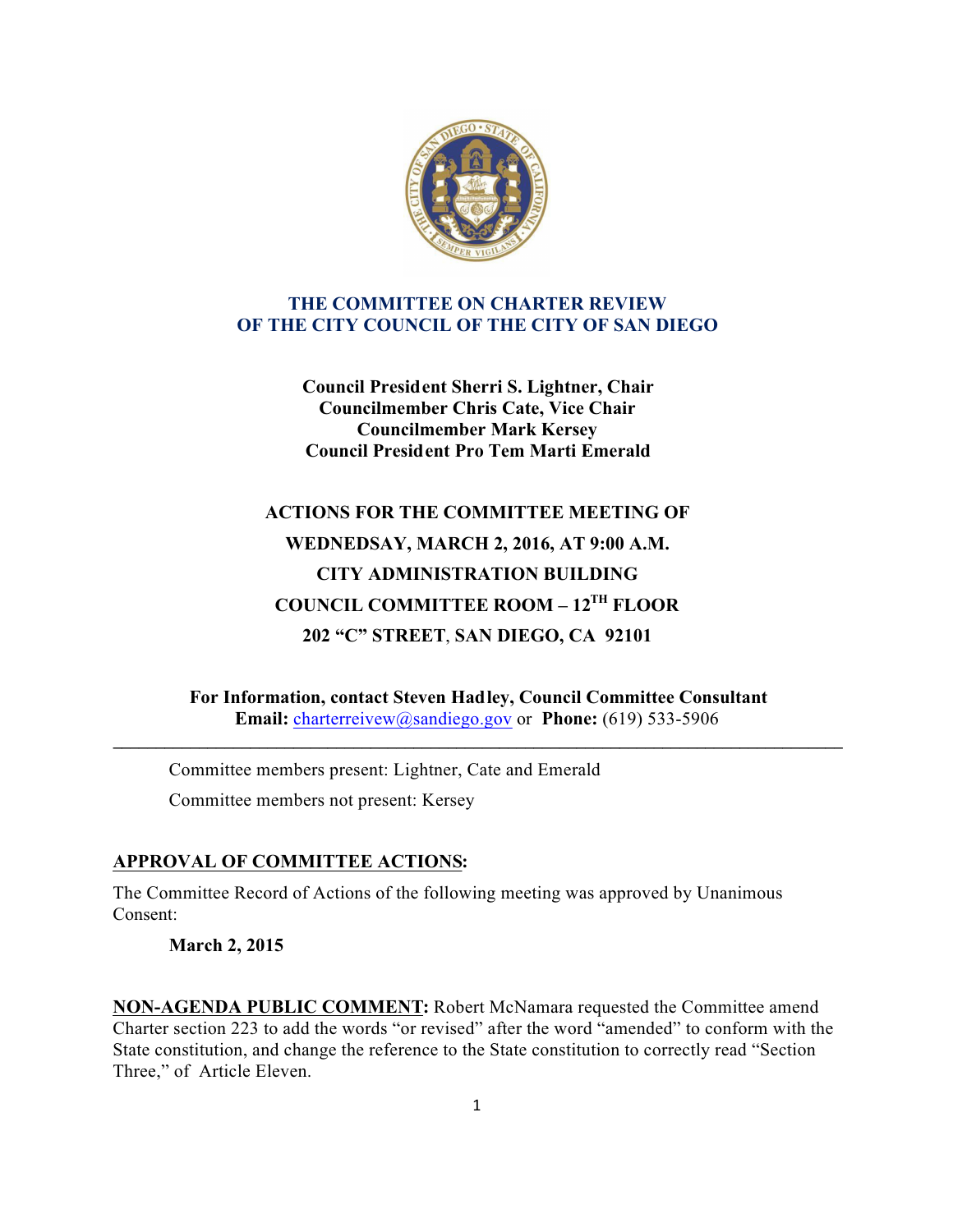#### **COMMITTEE MEMBERS, MAYOR, INDEPENDENT BUDGET ANALYST, CITY**

**ATTORNEY**: Chief Deputy City Attorney Prescilla Dugard thanked Mr. McNamara for pointing out the difference between an amendment and a revision.

## **REQUESTS FOR CONTINUANCE:** None

#### **DISCUSSION AGENDA:**

ITEM 1: Consideration of proposals regarding sections 12.1 - Councilmanic Salaries, 24.1 - Mayor's Salary, the portions of 40 - City Attorney addressing the City Attorney's salary, 41.1 - Salary Setting Commission and related Charter sections. *(Council President Lightner)*

> Motion by Councilmember Emerald to move the Salary Setting Commission's Governmental Ethics Reform proposal to full Council. Motion failed for lack of a second.

 Motion by Chair Lightner to request that the City Attorney work with the Office of the Council President to develop final language for the proposed new Charter section on Salary Setting for Elected Officials, along with recommendations for the repeal or revision of the following Charter sections related to salary setting for elected officials: Sections 11.1, 12.1, 24.1, 40 and 41.1; and return with the proposed Charter amendments to the Charter Review Committee on June 15, 2016. Motion failed for lack of a second.

Chair returned the Item to staff.

ITEM 2: Consideration of the creation of a new Charter Article to address independent, nonmayoral administrative service, including but not limited to sections 37 - Personnel Director, 38 – City Clerk, 39.1 - Audit Committee, 39.2 - Office of City Auditor, 39.3 - Independent Budget Analyst, 40 - City Attorney, 40.1 – Concurrent Jurisdiction of City Attorney with District Attorney and 41 – Commissions. *(Council President Lightner)*

> Motion by Councilmember Cate to direct the City Attorney to return to the Committee with a new Article that includes sections 37, 38, 39.1, 39.2, 39.3, 40, 40.1 and 41; and also ask the affected departments if they have any objection to the action. Second by Councilmember Emerald.

Passed by the following vote: Yea: Lightner, Cate, Emerald Nay: None Recused: None Not Present: Kersey